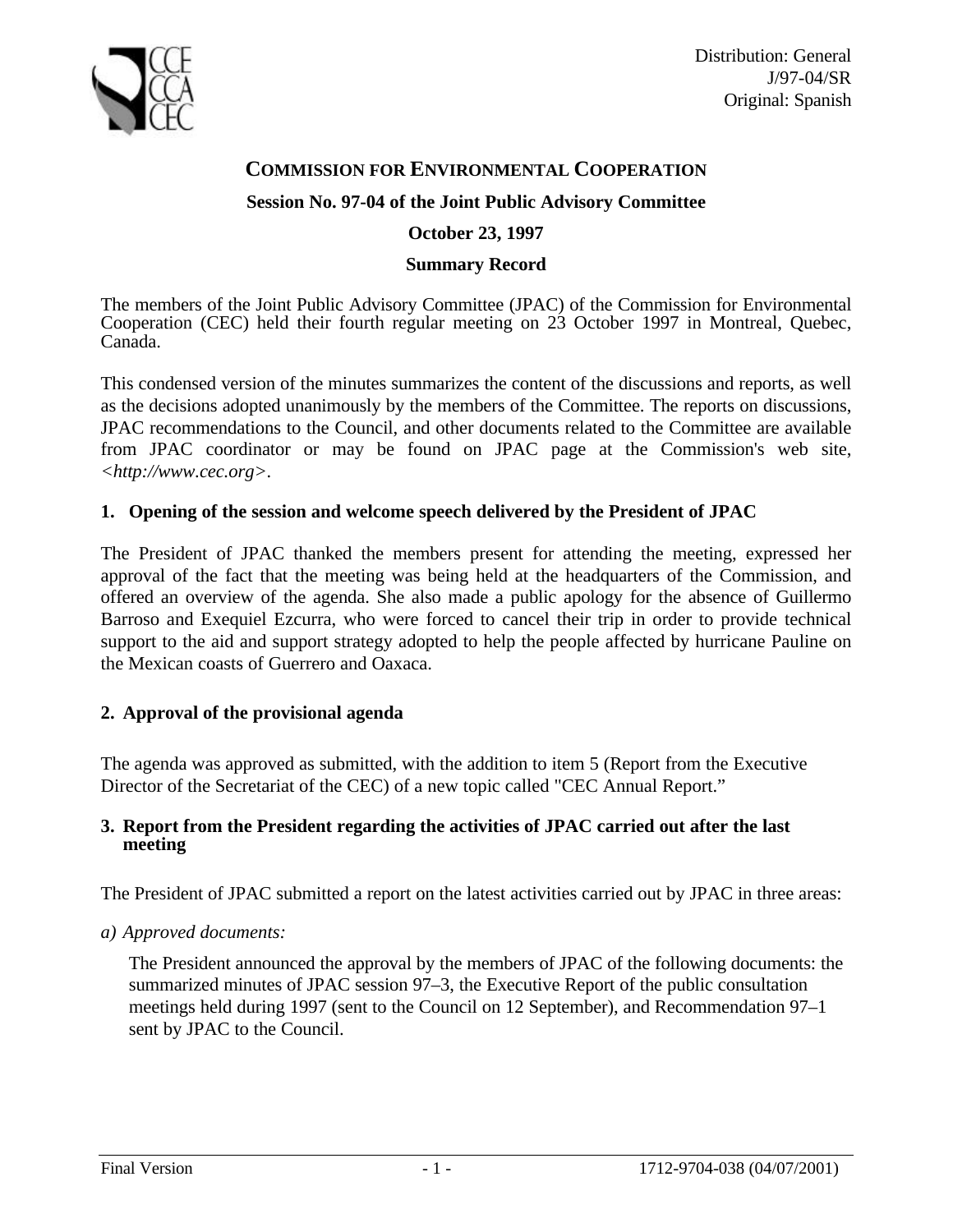# *b) Documents to be approved:*

- Recommendation 97–2 to the Council, regarding the process of public consultations, and
- Recommendation 97–3 to the Council, regarding the process of evaluation of the AAEC

# *c) Other reports:*

The President mentioned the main agreements reached by the Alternative Representatives at their 97- 6 meeting, and underscored the participation of JPAC at the meeting between the Council and the representatives of the "NAAEC Review Independent Committee" (experts group from the three countries directed by Maurice Strong). The two representatives of this group were the Canadian Pierre Marc Johnson and the Mexican Alberto Székely.

She also reported on the meetings held in Mexico City on 25 September and 1 August on the performance and operation of the CEC, and on the process of integration of the Mexican National Advisory Committee under the provisions of Article 17 of the Agreement.

Finally, she made observations concerning two documents received by the JPAC working group on the evaluation of the NAAEC: "Study on the Operation and Effect of the North American Free Trade Agreement" and "The Failed Experiment: NAFTA at three years." Copies of these documents were distributed during the meeting.

# **4. JPAC schedule for the second half of 1997**

This item addressed two concerns:

*a) Revision of the Guidelines for Submissions on Enforcement Matters under Articles 14 and 15 of the NAAEC*

JPAC agreed to wait for the results of the extraordinary session of the Council, as regards the decision to release the factual submission on the passenger port terminal at Cozumel. JPAC is still waiting for the draft of the Guidelines, to be submitted by the parties for the Committee's consideration.

*b) Evaluation of the North American Fund for Environmental Cooperation (NAFEC)*

The President of JPAC mentioned that the Committee, as the body responsible for the evaluation of the performance of NAFEC during the first two years of operation, had established a working group at the 97–1 meeting composed of Jorge Bustamante, Jonathan Plaut, and Mary Simon. The objective of the group is to gather the necessary information to generate an internal report in late 1997 and to establish the basis of a more thorough evaluation. The group is working with the NAFEC Coordinator, Janice Astbury, toward developing an evaluation plan.

Subsequently, Ms. Astbury submitted to JPAC an NAFEC evaluation plan. The Coordinator stated that the possibility of hiring a consultant (Sheila Leahy) is being considered; the consultant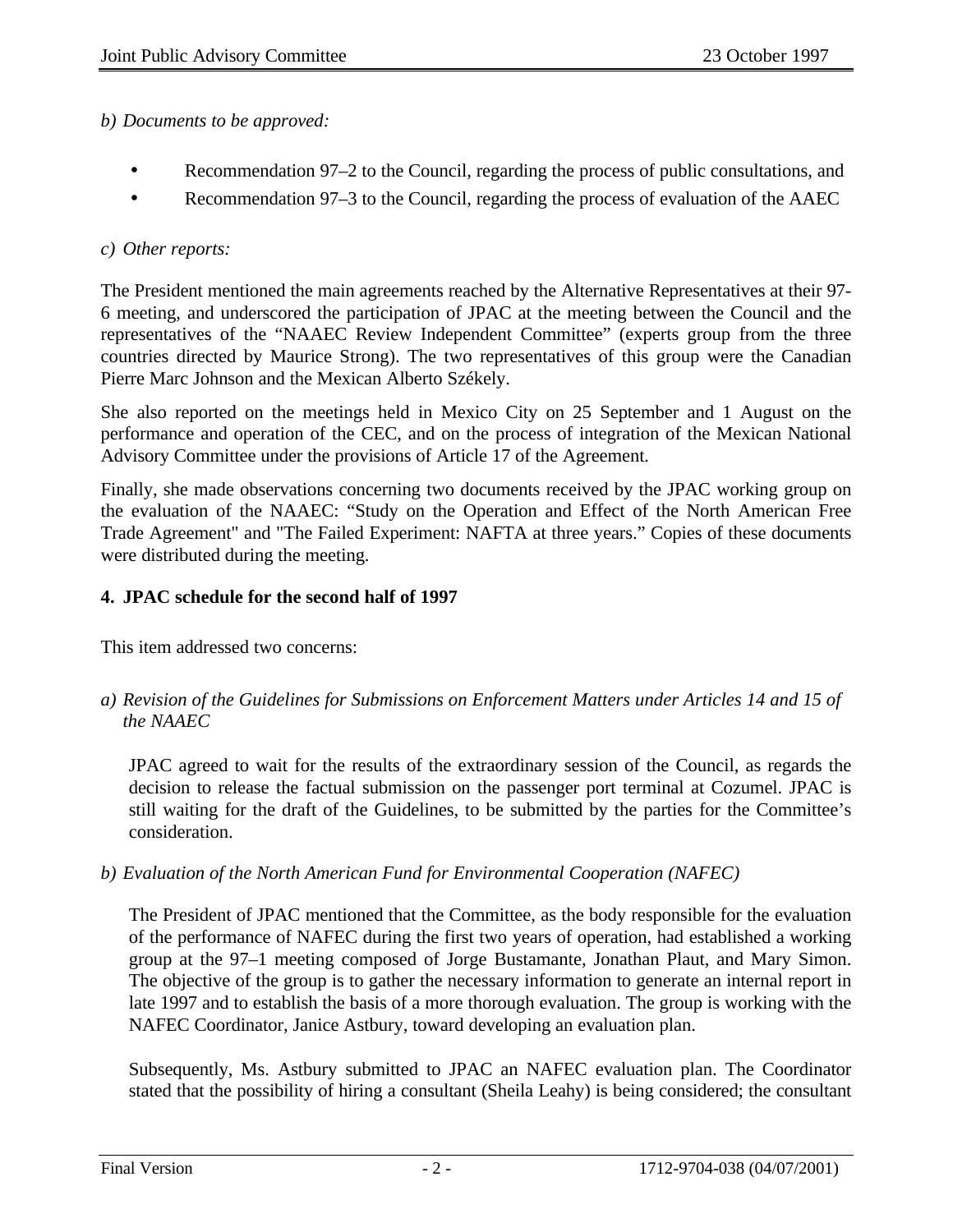would have experience in evaluating foundations and would be familiar with the NAFEC. She proposed conducting a provisional internal evaluation on the basis of specific questions involving JPAC, the Council, the NAFEC Selection Committee and the personnel, in order to generate a report. The evaluation would be divided into three categories: 1) applications and process of selection, 2) subsidies, and 3) office administration.

JPAC put forth various proposals regarding this process of evaluation:

- examine the instruments used by the NAFEC to create awareness and to promote the Fund;
- focus on local communities and on small groups that have limited resources but are nevertheless relevant participants, since for obvious reasons it is the larger and better organized bodies that may obtain greater benefits;
- continue searching for external sources of financing in order not to undermine the global CEC budget;
- attain a better distribution of funds, given the asymmetry of the NAAEC signatory members, in order that small communities may have a greater participation in the projects to be financed. To this effect, the creation of a Technical Assistance Fund is proposed to support the less-developed communities and organizations in the proper presentation of their proposals and projects;
- revise the criteria and the approach of the Project Selection Committee, with an examination of the objectives reached in light of experience; and
- broaden contacts with other similar foundations.

The parties present agreed on many of the items addressed in the comments:

- It is important that JPAC increase the level of contact with the beneficiaries of the Fund, inviting them to share their experiences with this advisory body.
- In evaluating NAFEC, it is important to take into account the views of persons not selected as well as those of the beneficiaries of the Fund.
- JPAC agreed on the need to conduct an independent evaluation.
- Alternative sources of financing must be sought; these should not affect the budget intended to implement CEC programs and projects.
- Three specific factors must be taken into account in this process of evaluation:
	- 1. the native issue (support these communities);
	- 2. the risk factor (must be prepared to face risks); and
	- 3. the asymmetry factor (greater equity in the distribution of funds).

The JPAC working group on the evaluation of NAFEC and the Coordinator offered the following conclusions:

1) The evaluation of NAFEC must include an independent component, as proposed by the coordinator.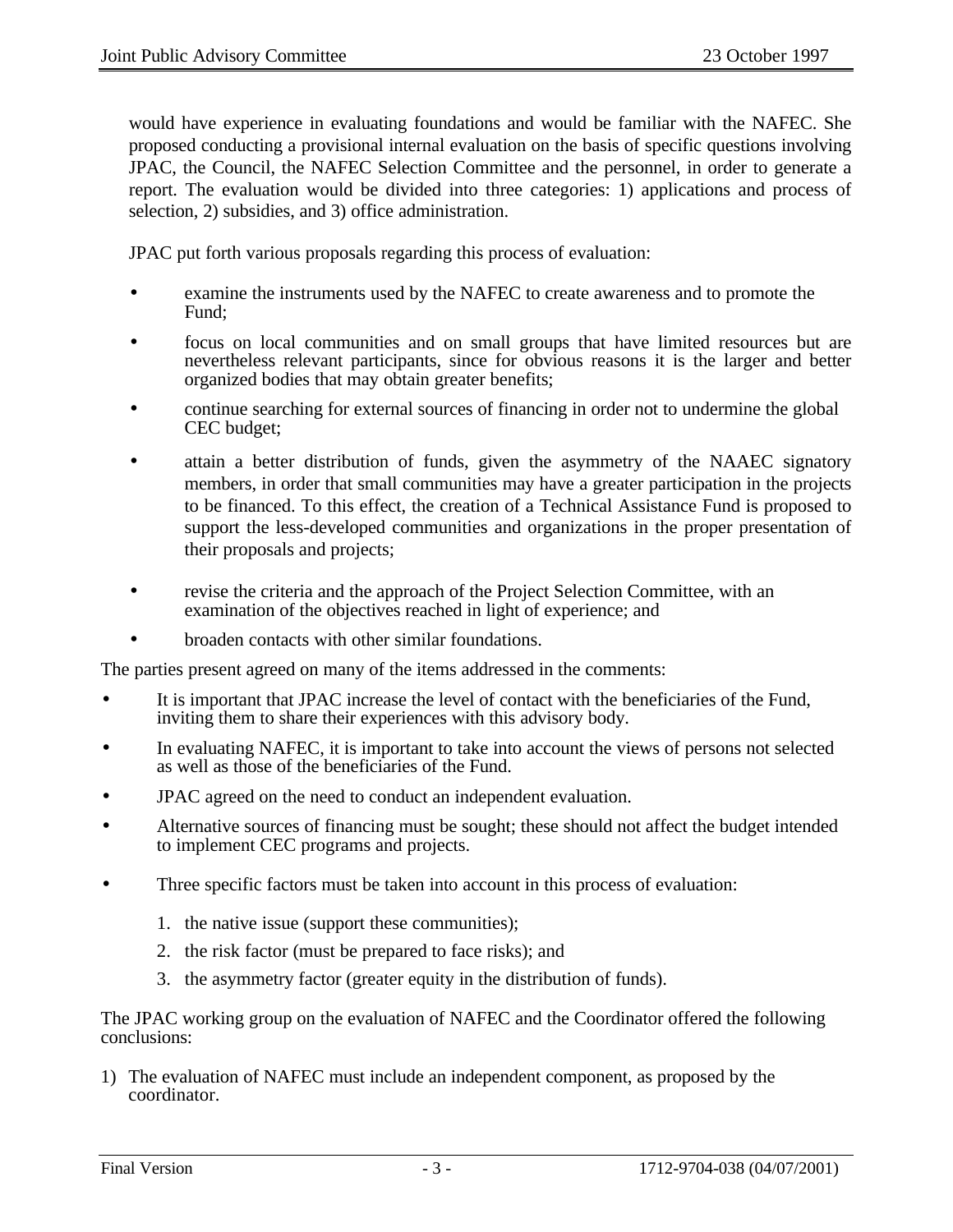- 2) A budget for the evaluation has not been assigned. If an evaluation is deemed important, so should an appropriate budget.
- 3) The evaluation should examine the potential inequalities and deficiencies regarding the access afforded to the various communities.
- 4) The action that has been taken so far in terms of technical assistance must be evaluated and systematized; other potential actions should be examined.
- 5) The new initiative described by the NAFEC Coordinator to document and publicize successful experiences with the projects financed by the Fund, in order to promote better communication and reach greater consensus, is supported and encouraged.
- 6) The NAFEC Coordinator must continue to take advantage of this opportunity to learn from the experience of other organizations such as the Arctic Council, BECC, and NADBank.

JPAC working group on NAFEC Evaluation submitted a report to the Committee on the evaluation process of the Fund (See annex I).

These views will be incorporated into the evaluation plan. A final report will be submitted to JPAC before the end of 1997 and it may be discussed at the next JPAC meeting (97–5).

# **5. Report from the Executive Director of the CEC Secretariat**

Greg Block, a Director of the Secretariat appearing on behalf of the Executive Director, commented on the latest CEC publications: the report titled, *Continental Pollutants Pathways,* with reference to Article 13 of the NAAEC; the report on emissions and transfer of pollutants in North America (*Taking Stock)*; and the 1996 CEC *Annual Report*. He indicated that a study of NAFTA institutions and on the Agreement's impact on the environment is currently under way. Finally, he presented an overview of the CEC schedule for the coming months.

The Coordinator of the Secretariat's "NAFTA Environmental Effects" project, Sarah Richardson, submitted a study on agriculture and another on energy; both the result of consultations with experts, presided by Pierre Marc Johnson, conducted in Montreal on 16–17 October 16 1997.

To that effect, JPAC members made the following comments:

- It was suggested that at least one JPAC member participate in the process of revision of the CEC annual reports since, to date, the Advisory Committee has never taken part in the process.
- The results of these reports must be more broadly publicized since it is important to increase the level of communication between the CEC and the public.
- Issues related to water are very important. We must not forget about the social and economic conditions of the population and the repercussions on public health. The views of the producers must be taken into consideration, and not only those of the specialists.
- Greater attention should be focused on arctic environmental issues and the effects of pesticides on the health of these communities.
- The water issue at the US-Mexico border is extremely sensitive since there is strong competition regarding the utilization of this resource. It was proposed that a meeting involving the participation of JPAC be held at the border area of El Paso, Texas—Ciudad Juárez, Chihuahua, in order to address the problem. Two fundamental issues would be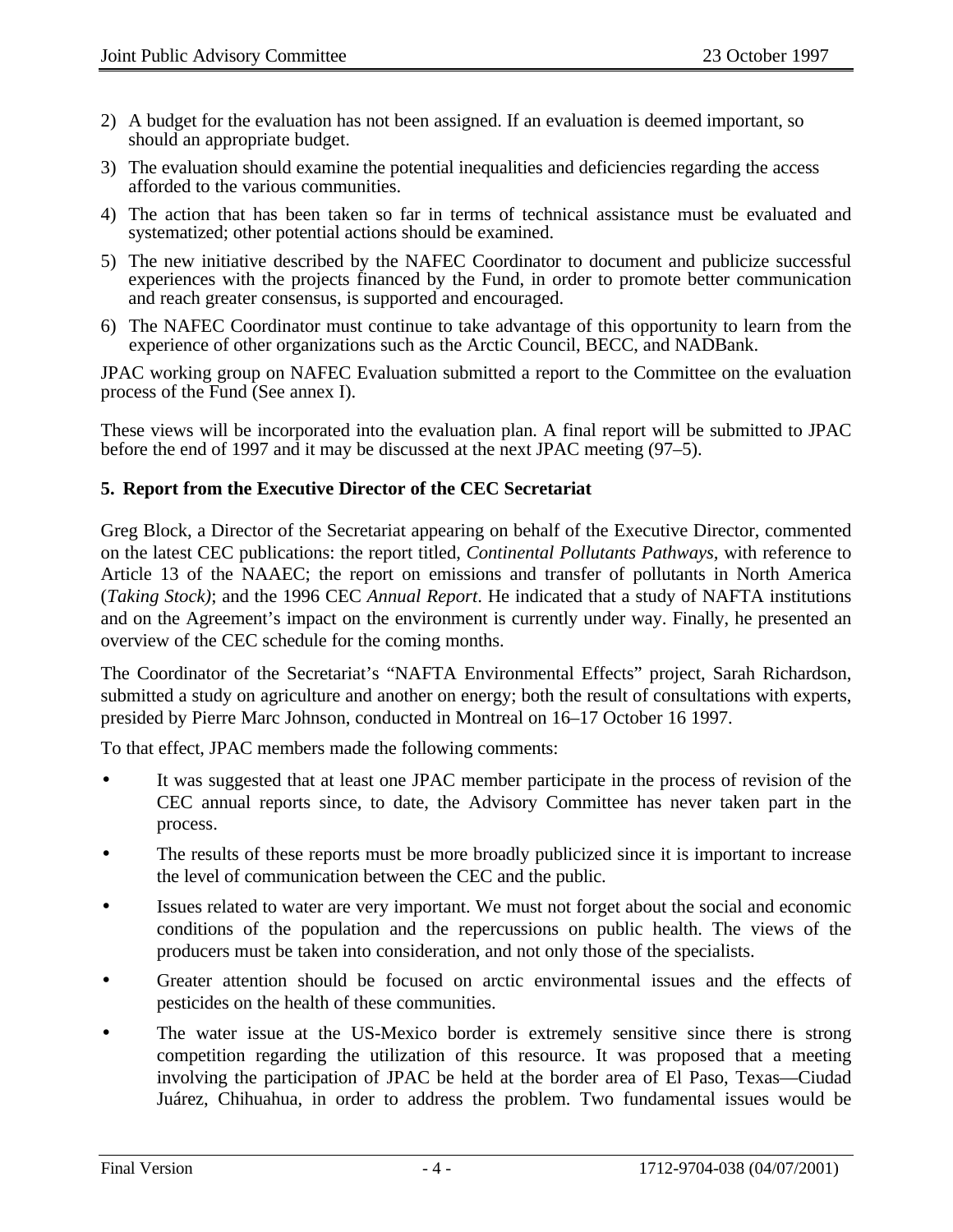addressed: the water pollution generated by the *maquiladoras* (US-operated Mexican assembly plants) and the utilization of water for agriculture.

- Public awareness about the CEC and the availability of information were deemed very important topics. It is important to raise the level of priority as regards awareness of the work carried out by the CEC; awareness campaigns must be frequent and the strategy employed must promote a new perception; the task must be undertaken by specialists. Information must be updated and published on the Internet in order to encourage feedback from the public.
- It was suggested that there should be more joint efforts made by political parties, people's representatives, and parliamentarians.

Regarding the awareness and information issues, Greg Block stated that the CEC Secretariat is looking for qualified candidates who may be suitable for a full-time position as CEC Publications Coordinator.

# **6. Meeting with the Council: Preliminaries**

The President indicated that Recommendation 97–1 would be submitted at the meeting between JPAC and the Council; the meeting would involve the participation of all JPAC members presently attending.

JPAC agreed that, notwithstanding the comments that each member may wish to put forth before the Council, some of the subjects to be addressed are: long-term institutional outlook and priorities (J. Wirth), environment and trade (J. Plaut), public awareness and the press (I. Restrepo), health and the environment (M. Simon), and budget (M.C. Castro).

The draft of Recommendation 97–2 from JPAC to the Council was discussed during the session. This recommendation addresses the organization of public consultation meetings conducted by JPAC. Members are of the opinion that the link between the Committee and the public is of utmost importance and should be strengthened. Also, the responsibilities of JPAC should not be limited to the organization of public consultation meetings since, under the provisions of the NAAEC, the advisory capacity of the Committee in relation to the Council and the Secretariat is equally important. It was proposed that the content of this recommendation should be broadened, following suggestions that will be referred to Jacques Gérin. Mr Gérin will incorporate them no later than 9 December.

With reference to Recommendation 97–3 from JPAC to the Council, John Wirth, the person responsible, suggested incorporating the recommendations made by the public during the seminar on the CEC carried out in Mexico City on 25 September 1997.

JPAC agreed on adding to Recommendation 97–3 a subsection on the modification of JPAC Rules of Procedure. It was also agreed that suggestions regarding this recommendation should be made and incorporated no later than 9 December.

# **7. Report by Jon Plaut on the Project to Control Pollution in Mexico**

Jonathan Plaut, US member of JPAC, submitted a report on the meeting conducted in Mexico City on September 26th with the participation of the Executive Director of the Secretariat, Mr Victor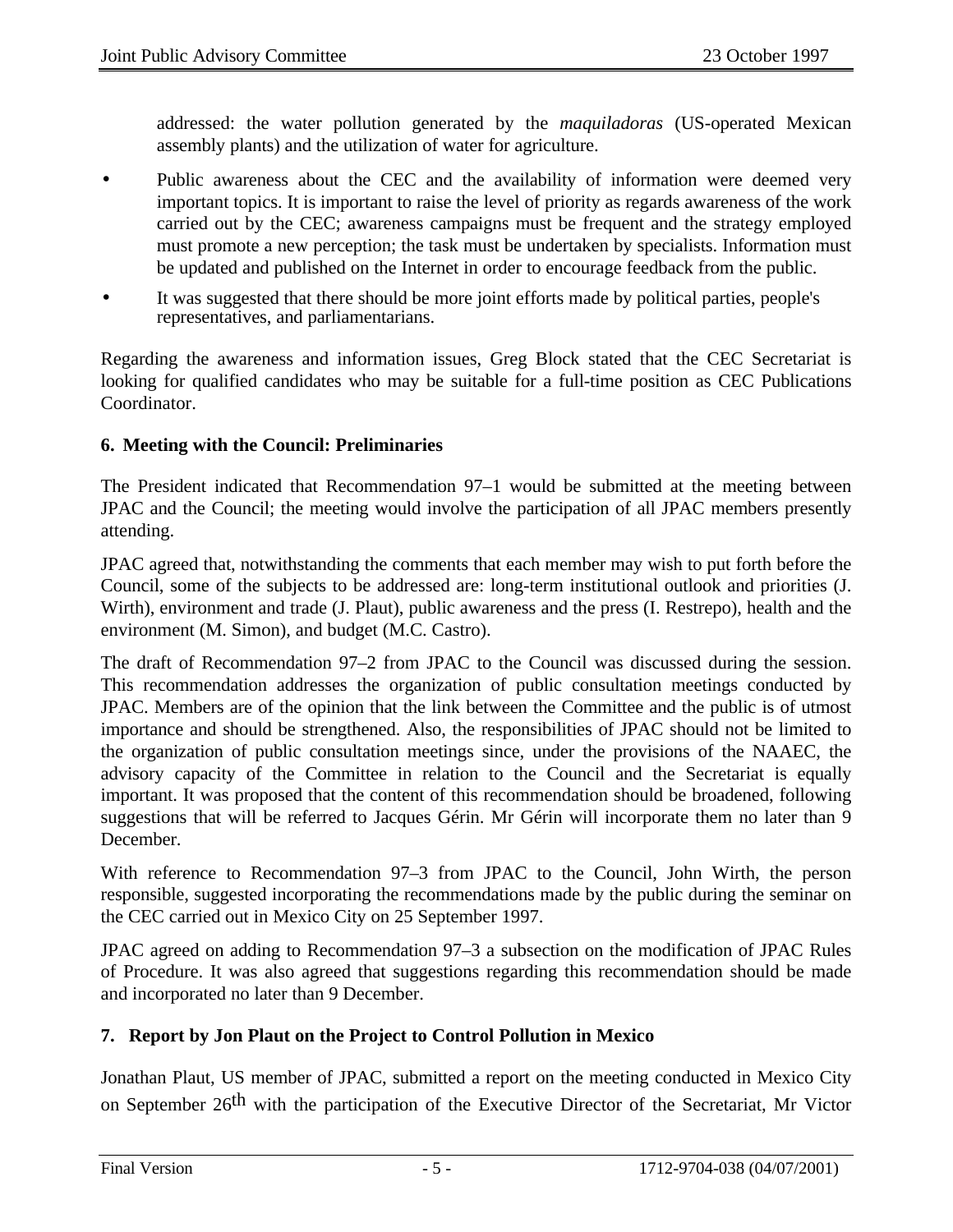Lichtinger. The session focused on the Fund for Pollution Prevention Projects, which promotes measures to prevent pollution generated by small and medium-size companies. He mentioned similar actions carried out bilaterally such as the emergency plan for environmental protection at the border between the US and Mexico (border towns of Brownsville, Texas, US and Matamoros, Tamaulipas, Mexico). Finally, he underscored the relevance of this type of action in terms of North American environmental protection cooperation.

# **8. JPAC Membership**

The President announced recent changes to the membership of JPAC. Accepted were the credentials of Exequiel Ezcurra as new Mexican member of the advisory body and the resignation of Louise Comeau, Canadian member of the Committee. The president submitted to the members of JPAC a proposal to write a letter acknowledging Louise Comeau's work within the Committee. The proposal was accepted and the letter will be sent by the Secretariat.

Also discussed was the election in 1998 of the next JPAC president, who will this time be a Canadian member, as established by article 3.1 of JPAC Rules of Procedures. The President asked Marc Paquin, Secretary of the Council, if re-election of a JPAC president is provided for in the internal regulations of the Advisory Committee and the CEC. Mr Paquin answered that there are no problems regarding the re-election of a former president.

JPAC agreed that ballots will be cast through ballot forms that will be sent on 24 November; ballots should be returned no later than 5 December in order that the name of the new JPAC president may be announced during the 97–5 meeting to be held in December.

# **9. New Issues**

Under this item, various issues were examined:

- *a) JPAC Rules of Procedure*: The modification of these Rules should be incumbent on the Council. Amongst other subjects, the points that should be considered for inclusion in the Rules of Procedure are: the term in office of members of JPAC, the organization of public consultation meetings (this item is only mentioned in the mission statement of JPAC), and the Committee technical support assigned to the incumbent President of JPAC.
- *b) Environment and trade*: This report was submitted by Sarah Richardson, head of the NAFTA effects program. She indicated that the CEC is currently working in five fundamental areas: 1) understanding the relationship between economic decisions and environmental protection (including the sustainable utilization of natural resources), 2) understanding the environmental effects of trade deregulation and investment, 3) preventing and, if necessary, resolving environmental and trade disputes, 4) promoting the development and marketing of "green" products and services, and 5) establishing processes to encourage greater compatibility and high levels of environmental protection in key economic areas.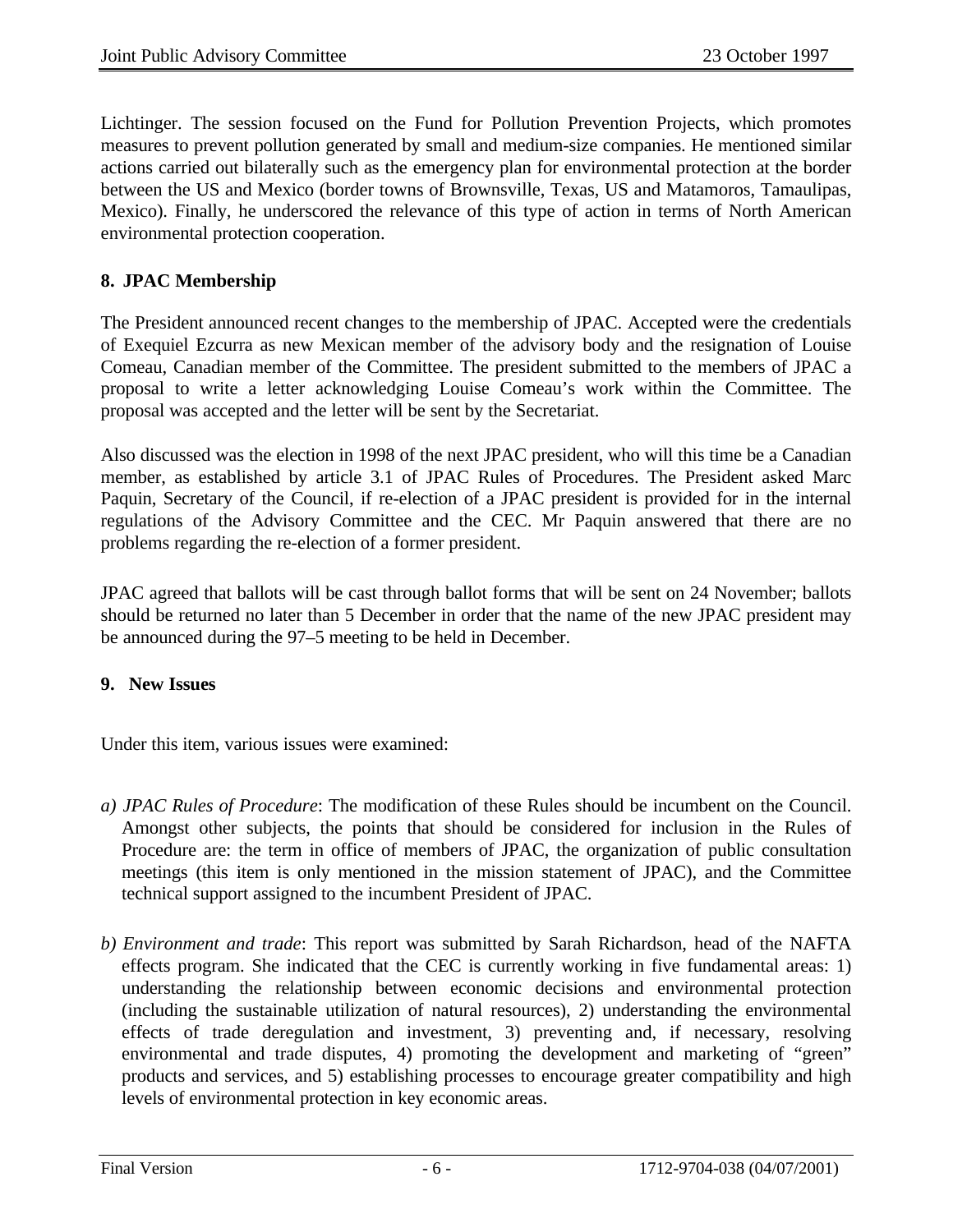- *c) Report from the Secretariat in relation to Article 13, as regards long distance transport of air pollutants*: This report was submitted by Andy Hamilton, head of the Secretariat's scientific division.
- *d) Cooperation for the protection of birds in North America*: This report was submitted by Janine Ferretti, Director of the Secretariat, and by Irene Pisanty, head of the ecosystem protection program.
- *e) 1997 CEC budget:* Marc Paquin, Secretary of the Council, submitted this report. The current balance of JPAC budget, as of the 97–4 meeting in Montreal, is the following:

| <b>ITEM</b>                         | <b>Assigned</b><br><b>Budget</b> | <b>Expenditures</b> as of<br><b>October 16, 1997</b> | <b>Current</b><br><b>Balance</b> |
|-------------------------------------|----------------------------------|------------------------------------------------------|----------------------------------|
| <b>Public Consultation Meetings</b> | US\$200,000                      | US\$155,179                                          | US\$44,821                       |
| <b>JPAC Operating Costs</b>         | US\$100,000                      | US\$76,192                                           | US\$23,808                       |

Regarding the global CEC budget, JPAC expressed concern about the decrease, over the years, of the funds assigned to the implementation of the Commission's programs and projects. To that effect, Marc Paquin provided the budgetary figures assigned to developing programs and to meeting specific obligations derived from NAAEC commitments, from 1996 to date:

| <b>Budget for Programs and Specific Obligations Derived from the NAAEC</b> |                 |                             |               |  |
|----------------------------------------------------------------------------|-----------------|-----------------------------|---------------|--|
| Year                                                                       | <b>Programs</b> | <b>Specific Obligations</b> | <b>Total</b>  |  |
| 1996                                                                       | US\$4,300,000   | US\$700,000                 | US\$5,000,000 |  |
| 1997                                                                       | US\$2,800,000   | US\$300,000                 | US\$3,100,000 |  |
| 1998                                                                       | US\$1,700,000   | US\$600,000                 | US\$2,300,000 |  |

# **10.JPAC activities planned for 1998**

This subject will be addressed during the coming JPAC session in December, in the context of strategic planning for 1998.

# **11.Other Items**

It was decided that the location and specific date of the 97–5 meeting of JPAC, to be held in December, would be submitted to a vote. The proposals considered by the members of JPAC were the following:

- a) Tucson, Arizona, USA, on 11 or 13 December
- b) Montreal, Canada, on 11 or 12 December.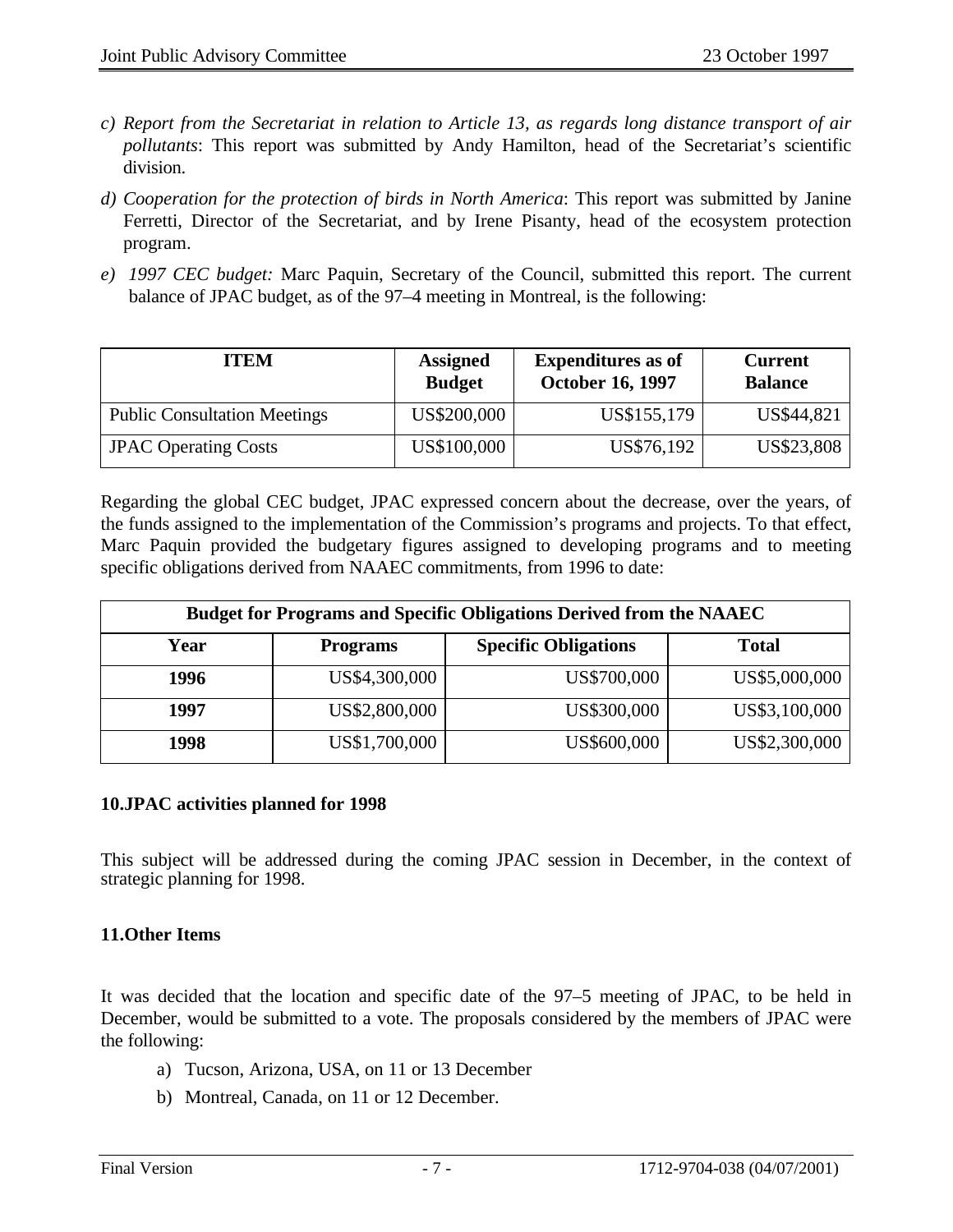### **12.Comments made by the observers**

The observers were given the opportunity of voicing their opinions regarding the various issues addressed. The following suggestions are worthy of note:

- Public involvement in CEC activities should be strengthened; JPAC is a very important body as regards meeting this objective.
- CEC programs and projects should be publicized to a greater extent.
- The participation of representatives from the sectors involved in the economy and in trade at this type of meeting is of great importance to ensure a better understanding of North American environmental issues.
- NAFEC should publish a list of alternative sources of financing for the projects that were not selected. Also, there should be more symmetry when assigning resources.

The five observers who participated were:

- a) Werner Braun (The Dow Chemical Co., USA)
- b) Don Wedge (Stop Environment Group, Canada)
- c) Luis E. González (Embassy of Mexico in Canada, Mexico)
- d) Jürgen Hoth (Embassy of Mexico in Canada, Mexico)
- e) Dan Torrez (Office of the Attorney General, Texas, USA)

#### **13.Closing of the session**

The session was declared adjourned at 6:00 p.m. on 23 October 1997.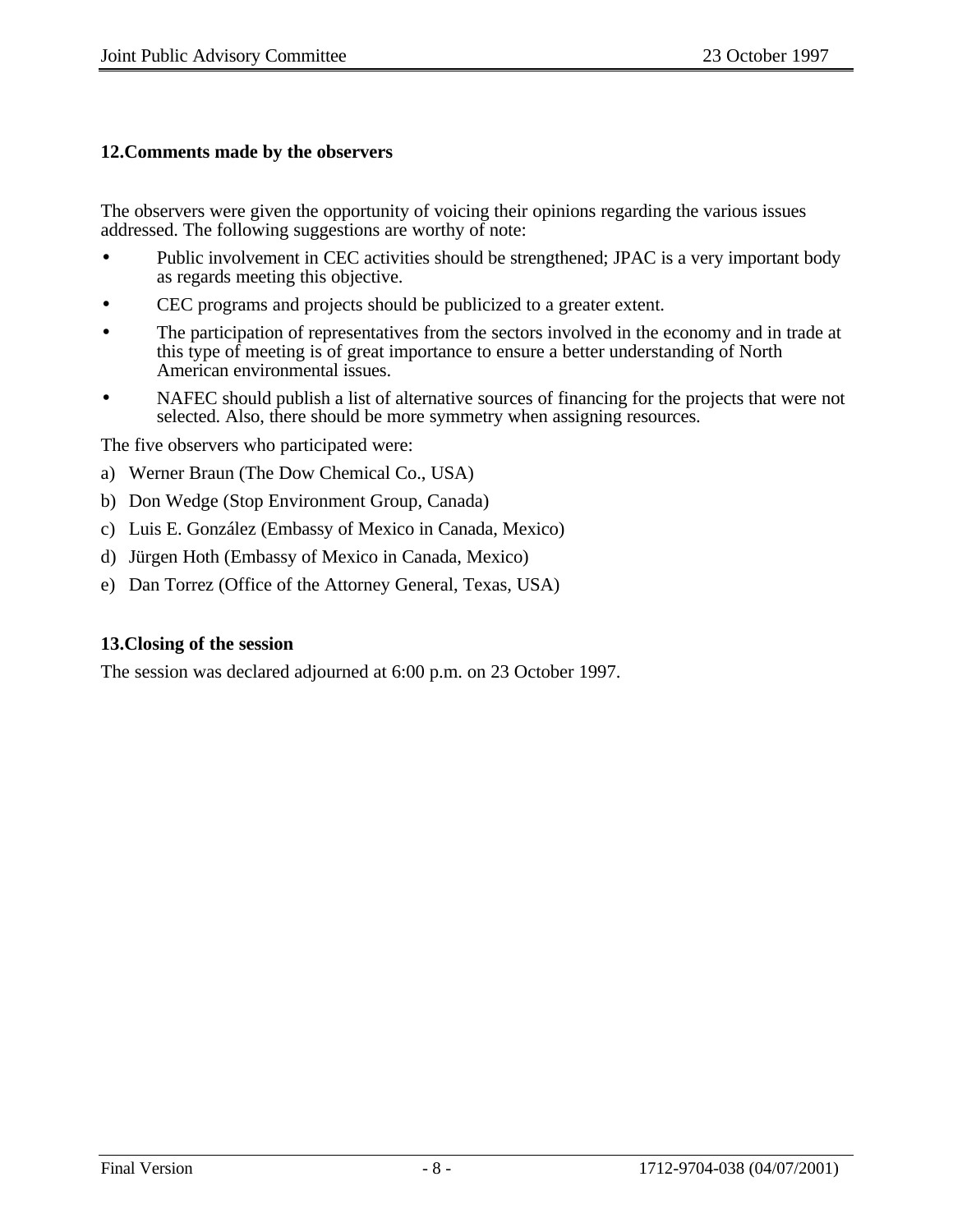#### PROVISIONAL AGENDA

*(Morning session from 8:30 am to 1:00 pm)*

- 1. Opening of the Session and Welcome by the Chair.
- 2. Approval of the Agenda.
- 3. Chair's report on JPAC activities since the last session.
	- a) Approved documents
		- 1. JPAC Summary Record for the Session 97-3.
		- 2. Report to Council on the 1997 Public Consultations.
		- 3. JPAC Advice to Council 97-1.
	- b) Documents to be approved in October
		- 1. JPAC Advice to Council 97-2.
		- 2. JPAC Advice to Council 97-3.
	- c) Other information
		- 1. Alternate Representatives Session No. 97-6.
		- 2. Information Meeting on the CEC held on 1 August 1997 in Mexico City with Víctor Lichtinger's participation .
		- 3. NAAEC and CEC Seminar held in Mexico City on 25 September.
		- 4. Documents received *"Study on the Operation and Effect of the North American Free Trade Agreement"* and *"The Failed Experiment: NAFTA at Three Years."*
- 4. JPAC Calendar of activities for the second half of 1997.
	- a) Revision of the Guidelines for submissions on effective enforcement of environmental law under Articles 14 and 15 of the NAAEC.
	- b) Evaluation of the North American Fund For Environmental Cooperation (NAFEC).
- 5. CEC Executive Director's Report.
- 6. Preparation for the meeting with the Council.
	- a) Agenda for the Special Session of Council.
	- b) Meeting with JPAC.
	- c) JPAC Members participation.
	- d) Presentation to Council of JPAC Advices Nos. 97-1, 97-2 and 97-3.
- 7. Jon Plaut's Report on Pollution Control Project in Mexico.
- 8. Composition of JPAC
	- a) Louise Comeau
	- b) Exequiel Ezcurra
		- c) Election of JPAC Chair for 1998.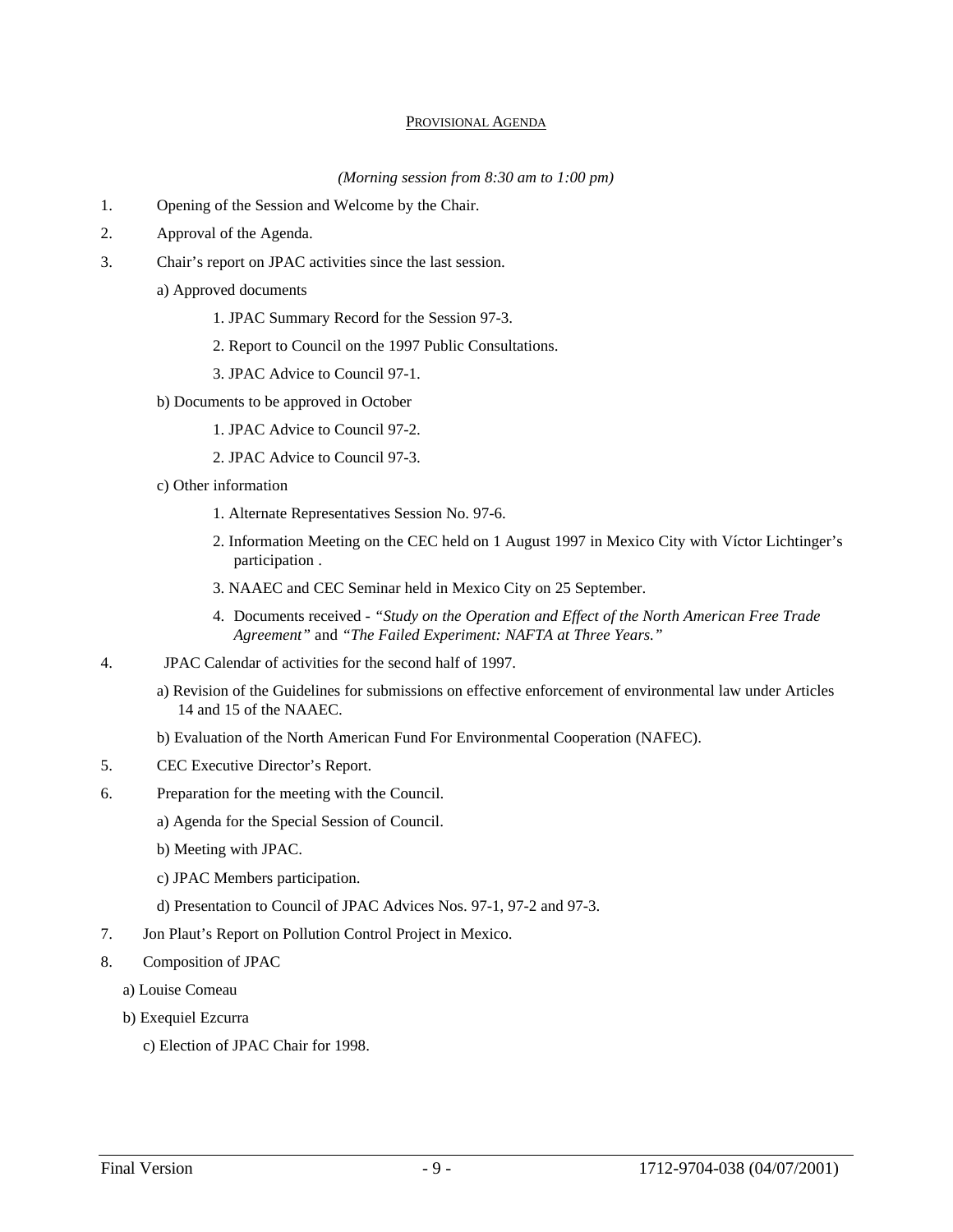#### Lunch *(from 1:00 pm to 2:00 pm)*

#### *(Afternoon session from 2:00 pm to 4:00 pm)*

#### 9. New items.

- a) JPAC Rules of Procedure.
- b) Discussion on the CEC 1998 work program and budget.
	- 1. Environment and Trade.
	- 2. Secretariat Article 13 on the Long Range Transport of Air Pollutants in North America.
	- 3. Cooperation for the conservation of birds in North America.
	- 4. 1998 JPAC Budget.
- 10. 1998 JPAC Activities Plan.
	- a) Calendar of Sessions.
	- b) Agenda items.
- 11. Other Items.
- 12. Observers comments.
- 13. Final observations and closure of the session.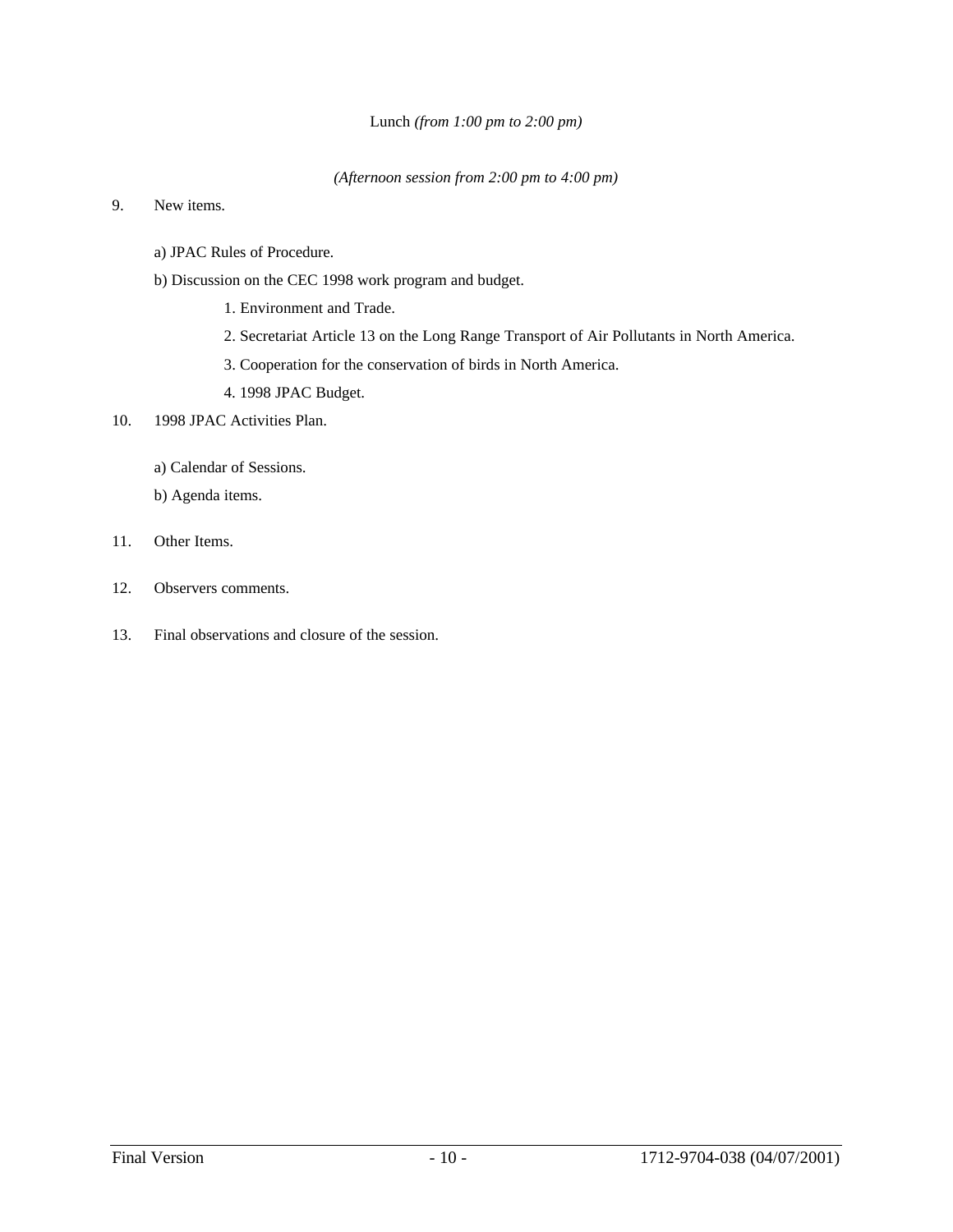# **List of Participants**

#### **Members:**

#### **Canada**

Michael Cloghesy Jacques Gérin Mary Simon

#### **Mexico**

Jorge Bustamante María Cristina Castro (Chair) Ivan Restrepo

#### **United States**

Peter Berle Jonatan Plaut Jon Wirth

#### **Observers**

| Werner Braun<br>Thomas (Tom) Burnett<br>Nilda González Anaya<br>( <i>SEDUEP</i> ) | The Dow Chemical Co.<br>Inco Limited<br>Secretaría de Desarrollo Urbano y Ecológico, Estado de Puebla |
|-----------------------------------------------------------------------------------|-------------------------------------------------------------------------------------------------------|
| José Luis Funes                                                                   | Consultant                                                                                            |
| Luis Ernesto González                                                             | Embassy of México in Ottawa                                                                           |
| Wanda Hoskin                                                                      | Natural Resources Canada                                                                              |
| Jürgen Hoth Von                                                                   | Embassy of México in Ottawa                                                                           |
| Nadia López                                                                       | Secretaría de Desarrollo Urbano y Ecológico, Estado de Puebla (SEDUEP                                 |
| Dan Torrez                                                                        | Office of the Attorney General, State of Texas                                                        |
| Don Wedge                                                                         | <b>Stop Environment Group</b>                                                                         |

### **CEC Secretariat Staff Members:**

Janice Astbury Greg Block Janine Ferretti María de la Luz García Víctor Lichtinger Marc Paquin Manon Pepin Irene Pisanti Lisa Nichols Rachel Vincent